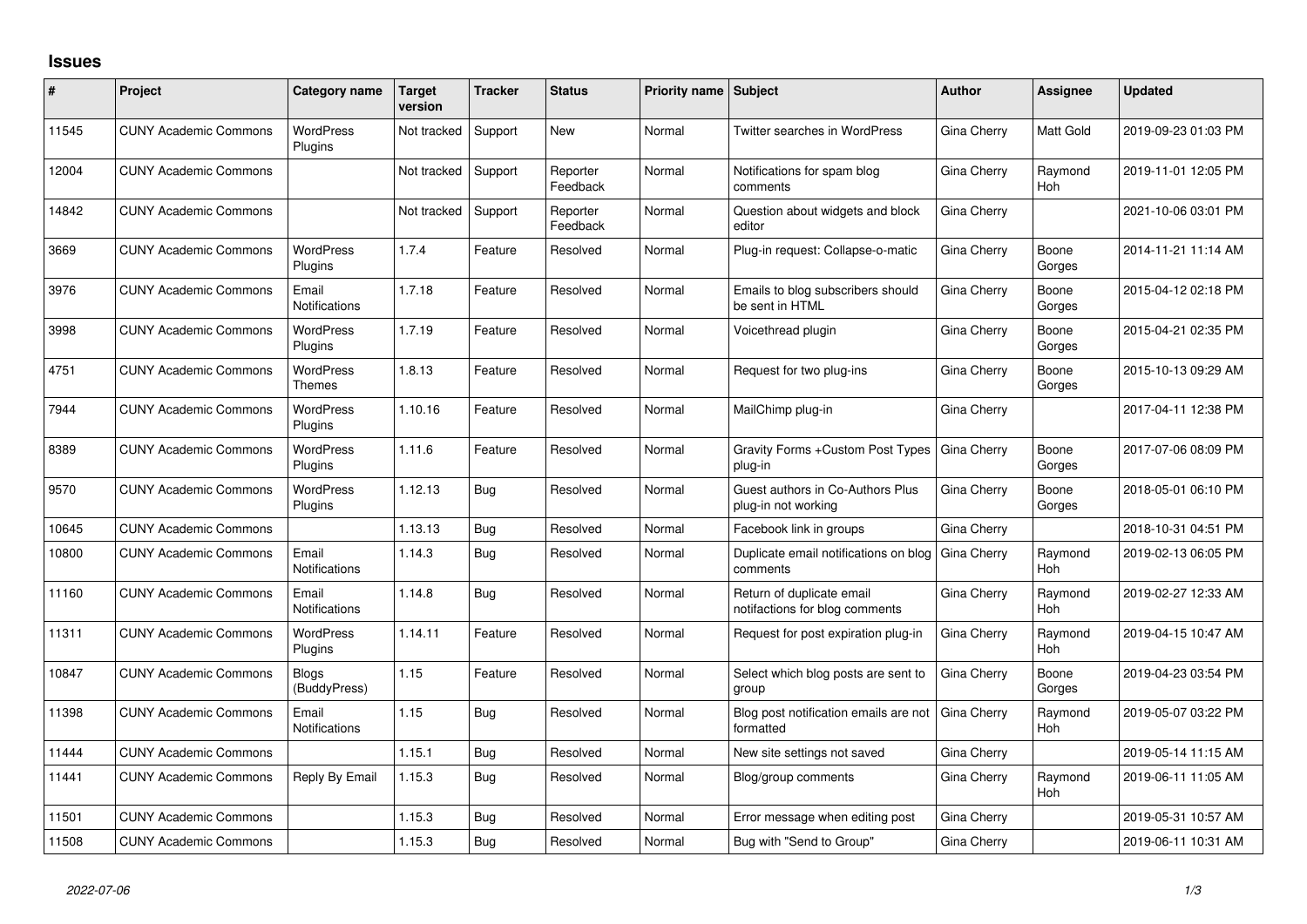| #     | Project                      | Category name               | <b>Target</b><br>version | <b>Tracker</b> | <b>Status</b> | <b>Priority name   Subject</b> |                                                                              | Author      | Assignee              | Updated             |
|-------|------------------------------|-----------------------------|--------------------------|----------------|---------------|--------------------------------|------------------------------------------------------------------------------|-------------|-----------------------|---------------------|
| 11511 | <b>CUNY Academic Commons</b> | <b>WordPress</b><br>Plugins | 1.15.3                   | Feature        | Resolved      | Normal                         | Plug-in request                                                              | Gina Cherry |                       | 2019-06-11 11:05 AM |
| 11513 | <b>CUNY Academic Commons</b> | Email<br>Notifications      | 1.15.4                   | Bug            | Resolved      | Normal                         | Extra group notification                                                     | Gina Cherry | Raymond<br><b>Hoh</b> | 2019-06-25 04:22 PM |
| 11488 | <b>CUNY Academic Commons</b> | <b>WordPress</b><br>Plugins | 1.15.8                   | Bug            | Resolved      | Normal                         | Co-authors plus plug-in                                                      | Gina Cherry | Raymond<br>Hoh        | 2019-08-27 11:36 AM |
| 11927 | <b>CUNY Academic Commons</b> |                             | 1.15.11                  | Bug            | Resolved      | Normal                         | WP editor backups                                                            | Gina Cherry |                       | 2019-10-08 11:22 AM |
| 12003 | <b>CUNY Academic Commons</b> |                             | 1.15.13                  | Bug            | Resolved      | Normal                         | <b>Editing events using Events</b><br>Manager plugin                         | Gina Cherry |                       | 2019-10-22 04:39 PM |
| 11451 | <b>CUNY Academic Commons</b> | Group Blogs                 | 1.16                     | Feature        | Resolved      | Normal                         | 'Send to group' checkbox should<br>remain unchecked for saved draft<br>posts | Gina Cherry | Boone<br>Gorges       | 2019-12-04 10:51 AM |
| 14568 | <b>CUNY Academic Commons</b> | <b>WordPress</b><br>Plugins | 1.18.14                  | Feature        | Resolved      | Normal                         | Plugin request: Gravity Forms<br>Advanced Post Creation Add-On               | Gina Cherry |                       | 2021-07-13 01:18 PM |
| 14841 | <b>CUNY Academic Commons</b> | <b>WordPress</b><br>Plugins | 1.18.20                  | <b>Bug</b>     | Resolved      | Normal                         | Issue with Co-Authors Plus in the<br>Customizr theme                         | Gina Cherry | Raymond<br>Hoh        | 2021-10-07 08:14 PM |
| 14848 | <b>CUNY Academic Commons</b> | <b>WordPress</b><br>Plugins | 1.18.21                  | Bug            | Resolved      | Normal                         | Bug with Gravity Forms/Commons<br>interaction                                | Gina Cherry | Raymond<br>Hoh        | 2021-10-13 06:51 PM |
| 15094 | <b>CUNY Academic Commons</b> | Group Invitations           | 2.0.0                    | <b>Bug</b>     | Resolved      | Normal                         | Group admins added to site as<br>authors, not admins                         | Gina Cherry | Boone<br>Gorges       | 2022-05-26 11:36 AM |
| 40    | <b>CUNY Academic Commons</b> | <b>BuddyPress</b><br>(misc) |                          | <b>Bug</b>     | Resolved      | Normal                         | Notification won't go away                                                   | Gina Cherry | Boone<br>Gorges       | 2009-10-19 03:49 PM |
| 10363 | <b>CUNY Academic Commons</b> |                             |                          | <b>Bug</b>     | Resolved      | Normal                         | Domain mapping for CETLS site                                                | Gina Cherry |                       | 2018-10-23 10:52 AM |
| 12036 | <b>CUNY Academic Commons</b> | Email<br>Notifications      |                          | Bug            | Resolved      | Normal                         | Blog post notification not sent to<br>group                                  | Gina Cherry |                       | 2019-11-04 11:36 AM |
| 3983  | <b>CUNY Academic Commons</b> | <b>WordPress</b><br>Plugins | Not tracked              | Support        | Resolved      | Normal                         | Bug in list category posts plugin                                            | Gina Cherry | Boone<br>Gorges       | 2015-05-11 11:58 AM |
| 11312 | <b>CUNY Academic Commons</b> | <b>WordPress</b><br>Plugins | Not tracked              | Bug            | Resolved      | Normal                         | Cannot add guest author to post                                              | Gina Cherry |                       | 2019-04-11 09:56 PM |
| 11518 | <b>CUNY Academic Commons</b> |                             | Not tracked              | Bug            | Resolved      | Normal                         | Question about group events                                                  | Gina Cherry |                       | 2019-06-04 02:14 PM |
| 11646 | <b>CUNY Academic Commons</b> |                             | Not tracked              | Feature        | Resolved      | Normal                         | Redmine request                                                              | Gina Cherry |                       | 2019-07-23 11:17 AM |
| 12030 | <b>CUNY Academic Commons</b> |                             | Not tracked              | <b>Bug</b>     | Resolved      | Normal                         | Issue with scheduled publishing                                              | Gina Cherry |                       | 2020-02-11 04:47 PM |
| 13969 | <b>CUNY Academic Commons</b> | Server                      | Not tracked   Bug        |                | Resolved      | Normal                         | Problems accessing the Commons                                               | Gina Cherry |                       | 2021-02-11 03:10 PM |
| 15203 | <b>CUNY Academic Commons</b> |                             | Not tracked              | Bug            | Resolved      | Normal                         | Comments no longer working                                                   | Gina Cherry |                       | 2022-01-19 03:41 PM |
| 11507 | <b>CUNY Academic Commons</b> |                             |                          | <b>Bug</b>     | Rejected      | Normal                         | Apply layout to existing site?                                               | Gina Cherry |                       | 2019-05-31 01:33 PM |
| 11582 | <b>CUNY Academic Commons</b> |                             |                          | <b>Bug</b>     | Rejected      | Normal                         | Site privacy options                                                         | Gina Cherry |                       | 2019-06-20 11:26 AM |
| 13704 | <b>CUNY Academic Commons</b> |                             |                          | <b>Bug</b>     | Rejected      | Normal                         | Site logo not updating                                                       | Gina Cherry |                       | 2021-02-23 10:46 AM |